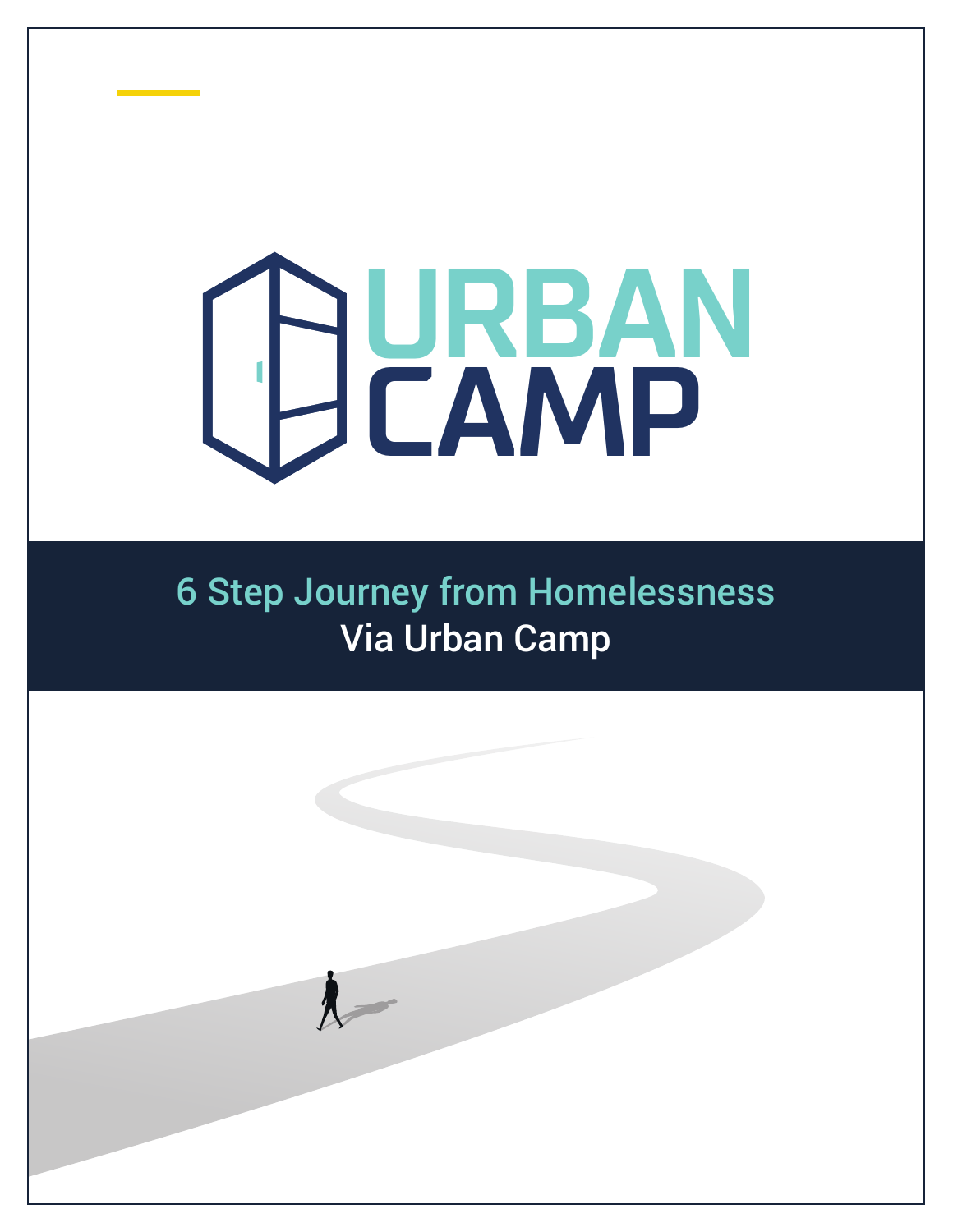We design Urban Camp Homes and Neighborhoods as an intervention in the life of a homeless person living on the street. It's a place to stop the dangerous path of life that the homeless walk, and turn toward a better way.

We know that the needs of the homeless go well beyond the realm of a physical dwelling. But we think that Urban Camp is a safe place where people can start the path to re-build their lives.



# Here is how we would describe the re-building path:

## Self-Control

**1**

Living on the street in a tent camp is living in an environment with near-zero personal control, and limited opportunities for change. The first step is to get a sense of control as a start to think through the options.

#### Self-Care **2**

The basics include sleeping eating, bathing, toilet, and keeping personal items safe. Taking care of yourself builds the feeling of value as a person and being of value to other people. And daily tasks like cooking and cleaning your home build work habits and skills.

#### Safety Net **3**

With a stable living address, a person can start to build a safety net of public social benefits. This can help satisfy the daily needs for income, food, health, and housing support.

#### Purpose **4**

For the formerly homeless who can work, employment can start with casual day labor, and build to full time employment. For those who cannot get a job, there may be local opportunities to volunteer. And there is always the opportunity to maintain the local community and be a friend and neighbor.

#### Engagement and Support **5**

Where many homeless people are shunned, people on the re-bound are engaged and even embraced by the people around them. We all draw our best most effective support from our friends and neighbors—no different are the formerly homeless.

#### Fulfillment **6**

People build a sense of fulfillment through human relationships. It may be friendship, co-workers, companionship, marital, siblings, parents, or spiritual. It's a strength to take people successfully through the ups and downs of life.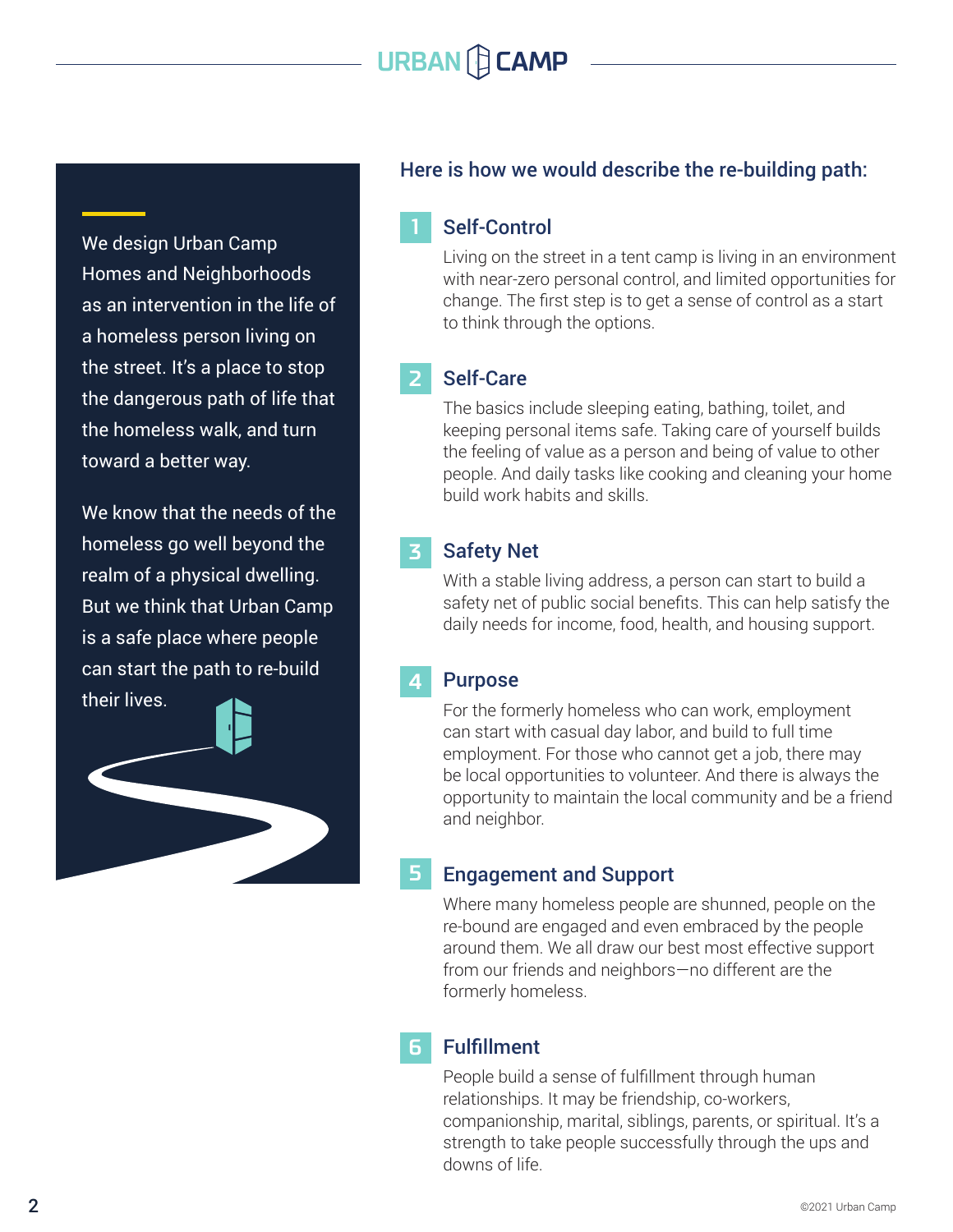

**URBAN**

# Learning from Homeless Tent Camps

**CAMP** What we learn from observing homeless tent camps is that the homeless do not live solitary. Rather they form in relatively small groups of 8–10 tents. In some cases contiguous groups will form into an dozens or even an alarming hundreds of tents.

Why do the homeless form small groups? Likely it starts with simple security against violence and theft. But likely also a natural human desire to bond with other people, and maybe a sense that life will be better that way.

A second question is: Why are Homeless Tent Camp located where they are? Tent camps are often located on the boundaries of good commercial and residential neighborhoods, where the homeless have access to resources, and the small scale of the camps is tolerated.

## Via Urban Camp

Urban Camp homes are designed for small groupings of about 10 units. This works for a few good reasons:

| Human<br><b>Nature to</b><br>form Small<br><b>Groups</b> | <b>Small</b><br><b>Groupings</b><br><b>Tolerated by</b><br>Surrounding<br><b>Community</b> | <b>Efficiency</b><br>of Utility<br>Service and<br>Management |
|----------------------------------------------------------|--------------------------------------------------------------------------------------------|--------------------------------------------------------------|
|----------------------------------------------------------|--------------------------------------------------------------------------------------------|--------------------------------------------------------------|

For now, lets focus on the first "Human Nature to Form Small Groups", to understand why the 6 Step Via Urban Camp is the best path from Homelessness.

#### Step 1: Self Control

For any person in crisis, the first step is to stop the downward momentum and re-gain some control.

The homeless tent camp environment has its benefits of extreme low cost, community, and some access to resources whether earned, donated, or taken. Primary amongst its drawbacks are threats from violence, theft, displacement, and the exposure to the environment leading to discomfort, illness, and perhaps death.

The homeless person in a tent camp has near zero control over the environment in order to meet its most basic needs for security and subsistence. It is difficult to think of much else from this place.

An Urban Camp dwelling is first a "personal control space" meaning that the formerly homeless person has a key to a secure, dry, and temperature controlled environment in which to live. And along with that a responsibility to care for it.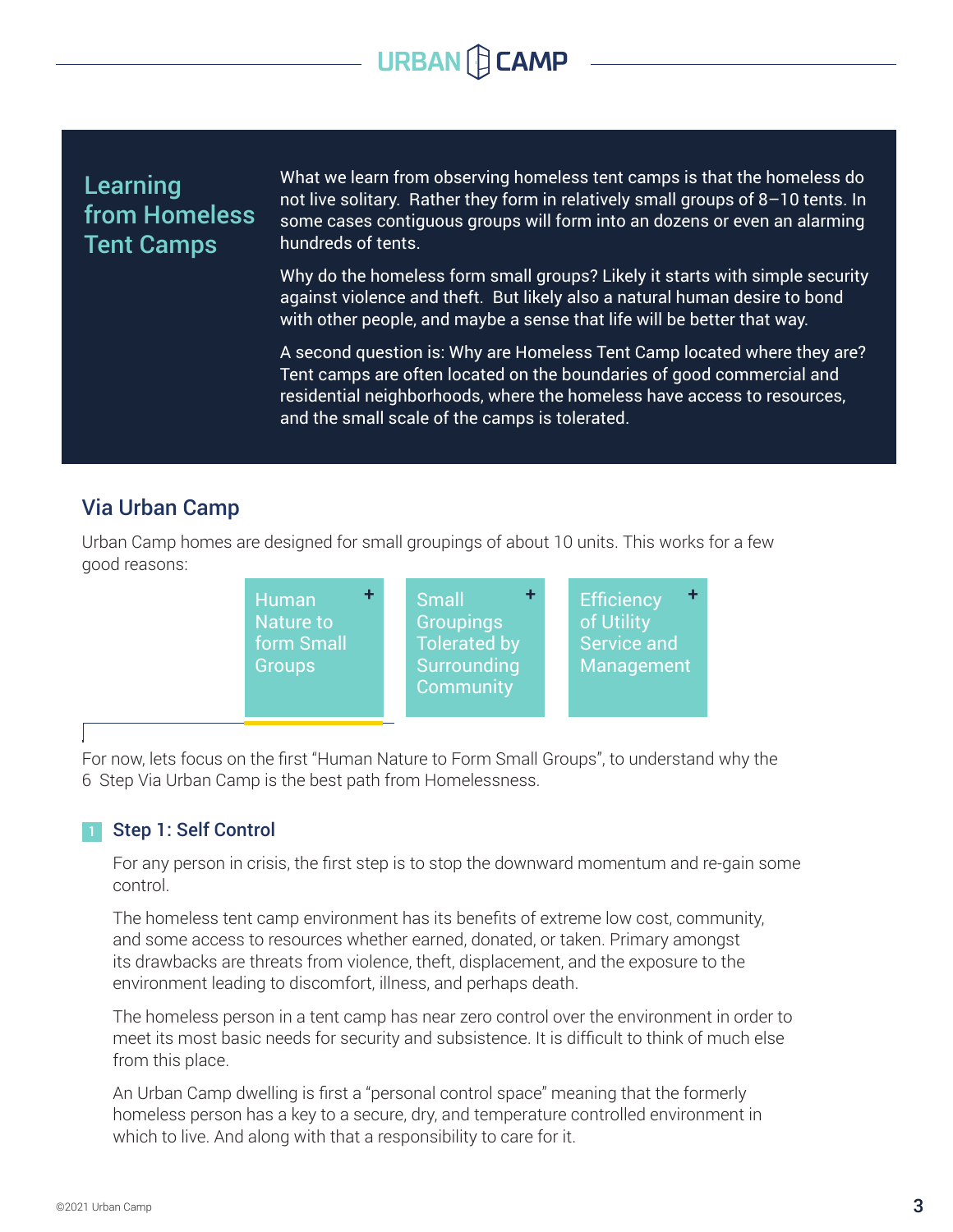

#### Step 2: Self Care **2**

 Life on the street in tent camps deprive people of the opportunity for normal self care. The lack of self-care is a barrier to most employment, but more importantly a barrier to engagement with other people.

Urban Camp homes provide facilities within the dwelling for full self care. It's part of the building code that a dwelling must provide "complete independent living facilities including living, sleeping, eating, cooking, and sanitation (bath and toilet)". Urban Camp Units include:

| ✓ | Standard size bed off the floor and lots of storage shelving for clothing and personal items. | 브                |
|---|-----------------------------------------------------------------------------------------------|------------------|
|   | Standard flush toilet within bath area.                                                       |                  |
| ✓ | Standard hot and cold water shower                                                            | ≘                |
| ✓ | Standard sink in the bath area with storage for personal hygiene items                        | $\sum_{j=1}^{n}$ |
| ✓ | A micro kitchen with sink, food heating appliances, small refrigerator, food storage areas    |                  |
| ✓ | Clothes washer and dryer within the unit or common to cluster                                 |                  |
|   | Surfaces designed for high durability and ease of cleaning                                    |                  |

Self Care, Cooking, and Cleaning are the daily responsibility of the formerly homeless person in an Urban Camp Dwelling. It is an important step for building confidence and discipline for the path ahead.

## Step 3: Safety Net **3**

 The lack of an address can keep homeless people outside the social safety net that is so valuable to people with very low income but stable housing. A living address facilitates the delivery of many social benefits including:

- Supplemental Security Income (SSI)
- Supplemental Nutrition Assistance (SNAP)
- Medical (Medicaid)
- Housing Vouchers (HUD)
- Lifeline Assistance (Cell Phone)

Once a person is established at an address, the social safety net benefits can be initiated and claimed. This reduces the need for panhandling, petty theft, and other activities that distance the homeless from the broader society.

An address also allows an individual to be protected by emergency services for police, fire, and paramedics. And for individuals battling addiction and mental health issues, the address allows for sustained attention from treatment professionals.